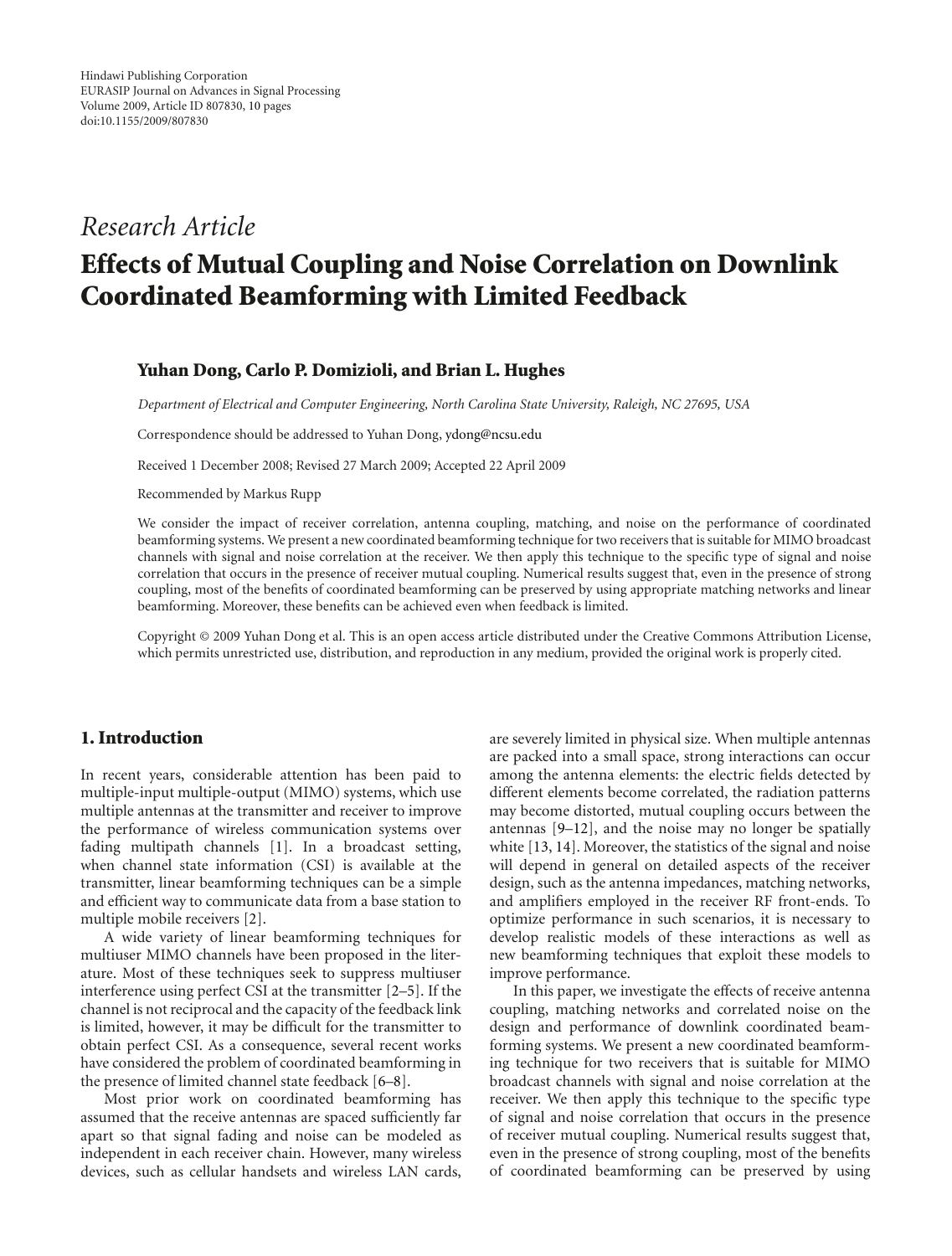

Figure 1: A MIMO broadcast channel with coordinated beamforming.

appropriate matching networks and linear beamforming. Moreover, these benefits can be achieved even when feedback is limited.

The rest of the paper is organized as follows. In Section 2, we present a new coordinated beamforming technique for channels with signal and noise correlation at the receivers. In Section 3, we present a model for a multiantenna receiver front-end that characterizes the signal and noise correlation that results from mutual coupling. Finally, in Section 4, we present numerical results to illustrate the performance of the proposed beamforming technique and its dependence on the properties of the receive array, matching networks, amplifiers, and channel state feedback.

## **2. Coordinated Beamforming with Correlated Noise**

When receive antennas are placed close together, the signal components in each receiver chain may become correlated. In a similar way, recent results have shown that mutual coupling among the receive antennas can also cause the noise in each chain to become correlated (e.g., [13, 14]). In this section, we present a coordinated beamforming strategy suitable for MIMO broadcast channels with signal and noise correlation at the receiver. The specific form of signal and noise correlation that results from mutual coupling is presented in the next section.

Consider a MIMO broadcast channel in which a base station with *N* transmit antennas sends data to two users with *M* receive antennas each, as shown in Figure 1. It is well known that the sum-rate capacity of this channel is achieved by "dirty paper" coding, which can be difficult to implement in practice. We will therefore consider the simpler (but suboptimal) transmit beamforming scheme studied in [5, 8]. In this scheme, the base station transmits one symbol to each user via linear beamforming, so that  $\mathbf{x} = b_1 \mathbf{w}_1 + b_2 \mathbf{w}_2$ is transmitted, where  $b_k$  is the symbol intended for the  $k$ th user and  $w_k$  is a unit-norm beamformer. We assume a rich scattering environment with a delay spread that is small compared to the inverse signal bandwidth, so the complex baseband signal detected at the *k*-th user may be expressed as where  $H_k$  is the  $M \times N$  channel matrix between the transmitter and the  $k$ -th user, and  $n_k$  represents noise. (These results extend in a natural way to frequency-selective channels with OFDM, but we will not consider this here.) We assume the *N* transmit antennas are spaced far enough apart so as to be essentially uncoupled and uncorrelated, so the columns of  $H_k$  are independent zero-mean circularlysymmetric complex Gaussian vectors with covariance **S***k*. Hereafter we denote this distribution by  $C\mathcal{N}(\mathbf{0}, \mathbf{S}_k)$ . The noise is also modeled as Gaussian,  $n_k \sim C \mathcal{N}(0, T_k)$ . Expressions for  $S_k$  and  $T_k$  are derived in Section 3.

The *k*-th user applies a unit-norm linear combiner  $\mathbf{g}_k$  to the received signal to form the decision statistics:

$$
y_1 = \mathbf{g}_1^H \mathbf{r}_1 = \mathbf{g}_1^H \mathbf{H}_1 \mathbf{w}_1 b_1 + \mathbf{g}_1^H \mathbf{H}_1 \mathbf{w}_2 b_2 + \mathbf{g}_1^H \mathbf{n}_1,
$$
  
\n
$$
y_2 = \mathbf{g}_2^H \mathbf{r}_2 = \mathbf{g}_2^H \mathbf{H}_2 \mathbf{w}_1 b_1 + \mathbf{g}_2^H \mathbf{H}_2 \mathbf{w}_2 b_2 + \mathbf{g}_2^H \mathbf{n}_2,
$$
\n(2)

where the superscript *H* denotes the conjugate-transpose.

We want to design beamformers  $w_1$ ,  $w_2$  and combiners **g**1, **g**<sup>2</sup> so as to maximize the sum-rate of this system, subject to the constraint that no interference is present in either decision statistic. The zero interference constraint implies

$$
\mathbf{g}_1^H \mathbf{H}_1 \mathbf{w}_2 = \mathbf{g}_2^H \mathbf{H}_2 \mathbf{w}_1 = 0, \tag{3}
$$

in which case the sum-rate of the resulting system is given by

$$
C(\mathbf{w}_1, \mathbf{w}_2, \mathbf{g}_1, \mathbf{g}_2) = \log_2(1 + \gamma_1) + \log_2(1 + \gamma_2), \quad (4)
$$

where  $P_k = E[|b_k|^2]$  is the transmit power allotted to user *k* and

$$
\gamma_k = \frac{P_k \left| \mathbf{g}_k^H \mathbf{H}_k \mathbf{w}_k \right|^2}{\mathbf{g}_k^H \mathbf{T}_k \mathbf{g}_k} \tag{5}
$$

is the output signal-to-noise ratio (SNR) of the *k*-th receiver. We assume full channel state information is available, so **H**<sup>1</sup> and **H**<sup>2</sup> are known at the transmitter; the case of limited feedback is considered below. The optimization problem is therefore to maximize (4) over all unit-norm vectors **w**1,**w**2, **g**1, **g**<sup>2</sup> that satisfy (3). Note that we can relax the assumption that  $\mathbf{g}_1$  and  $\mathbf{g}_2$  have unit norm, since (4) does not depend on the norms of the combiners.

Since the design of the beamformers  $w_1$  and  $w_2$  involves coordination of the two users, this problem has been called *coordinated beamforming* [8].

*2.1. Uncorrelated Fading and Noise.* For uncorrelated fading  $(S_1 = S_2 = I)$  and spatially white noise  $(T_1 = T_2 = N_0 I)$ , this optimization problem has been studied in [5, 8]. For  $M \geq$  $N = 2$ , Wong [5] asserts that the optimal receiver processing is maximal-ratio combining (MRC),

$$
g_1 = H_1 w_1, \t g_2 = H_2 w_2, \t (6)
$$

in which case the zero interference constraint (3) becomes

$$
\mathbf{w}_1^H \mathbf{H}_1^H \mathbf{H}_1 \mathbf{w}_2 = \mathbf{w}_2^H \mathbf{H}_2^H \mathbf{H}_2 \mathbf{w}_1 = 0. \tag{7}
$$

$$
\mathbf{r}_k = \mathbf{H}_k \mathbf{x} + \mathbf{n}_k, \tag{1}
$$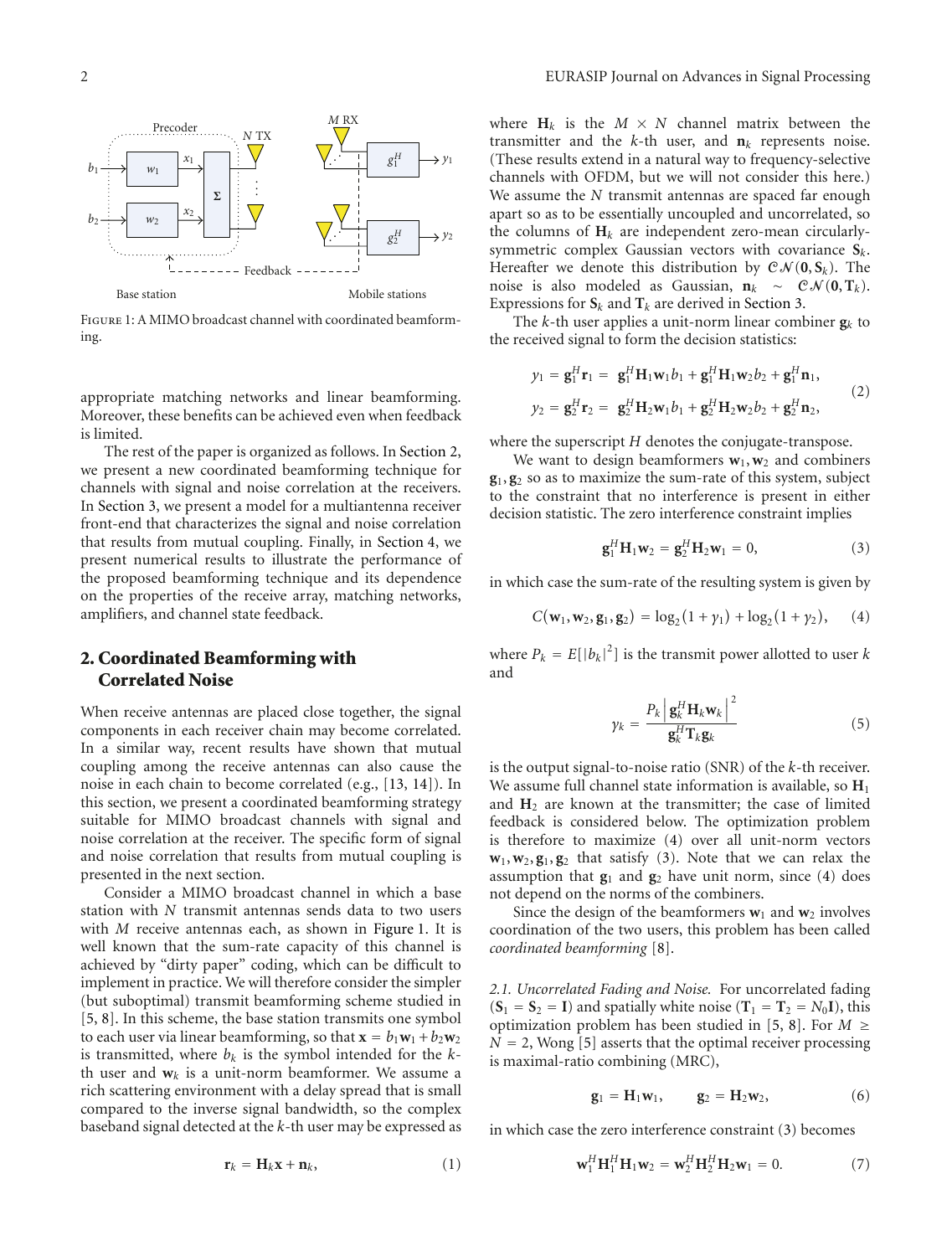Assuming MRC is used at the receiver, Chae et al. [8] showed for  $M \ge N \ge 2$  that any beamformers  $w_1$  and  $w_2$  that satisfy (7) must be generalized eigenvectors of the matrices

$$
\mathbf{F}_1 = \mathbf{H}_1^H \mathbf{H}_1, \qquad \mathbf{F}_2 = \mathbf{H}_2^H \mathbf{H}_2, \tag{8}
$$

or equivalently, eigenvectors of the matrix **F**−<sup>1</sup> <sup>2</sup> **F**<sup>1</sup> if **F**<sup>2</sup> is nonsingular. (The optimal beamformers in [8] are expressed in a slightly different form, as generalized eigenvectors of the normalized matrices  $\overline{\mathbf{F}}_1 = \mathbf{F}_1 / \text{Tr}[\mathbf{F}_1]$  and  $\overline{\mathbf{F}}_2 = \mathbf{F}_2 / \text{Tr}[\mathbf{F}_2]$ , where Tr[·] denotes the trace. Clearly, the generalized eigenvectors of  $\overline{F}_1$  and  $\overline{F}_2$  are the same as those of  $F_1$  and  $F_2$ .)

Based on this result, Chae et al. proposed the following approach to coordinated beamforming. First we compute a set **W** of generalized eigenvectors of  $\mathbf{F}_1$  and  $\mathbf{F}_2$ . We then choose beamformers from this set so as to maximize the sum-rate when MRC combining is used:

$$
\begin{array}{rcl}\n\{w_1^o, w_2^o\} & = & \arg\max_{w_1, w_2 \in W, w_1 \neq w_2} C(w_1, w_2, H_1 w_1, H_2 w_2).\n\end{array} \tag{9}
$$

Simulations results presented in [8] suggest that this method can achieve a sum-rate close to the sum-capacity of the MIMO broadcast channel.

*2.2. Correlated Fading and Noise.* When signal fading is correlated  $(S_1 \neq I \text{ or } S_2 \neq I)$  but the noise is spatially white, the coordinated beamforming strategy in [8] can still be applied as written, although the resulting average sum-rate will naturally depend on the covariances  $S_1$ ,  $S_2$ . The situation is more complicated when channel noise is correlated. When  $T_1 \neq N_0$ **I** or  $T_2 \neq N_0$ **I**, the strategy in [8] still eliminates multiuser interference in the decision statistics (2), but does not generally provide the best sum-rate because it contains no preference for beamformers aligned to directions with minimum channel noise.

To develop a strategy suitable for correlated noise, consider a channel with nonsingular noise covariances **T**<sup>1</sup> and  $\mathbf{T}_2$ . Let  $\mathbf{T}_k^{1/2}$  denote the Hermitian square-root of  $\mathbf{T}_k$ . Substituting the change of variables

$$
\mathbf{g}_1 = \mathbf{T}_1^{-1/2} \mathbf{u}_1, \qquad \mathbf{g}_2 = \mathbf{T}_2^{-1/2} \mathbf{u}_2 \tag{10}
$$

into (2), we obtain the decision statistics

$$
y_1 = \mathbf{u}_1^H \mathbf{T}_1^{-1/2} \mathbf{H}_1 \mathbf{w}_1 b_1 + \mathbf{u}_1^H \mathbf{T}_1^{-1/2} \mathbf{H}_1 \mathbf{w}_2 b_2 + \mathbf{u}_1^H \mathbf{T}_1^{-1/2} \mathbf{n}_1,
$$
  
\n
$$
y_2 = \mathbf{u}_2^H \mathbf{T}_2^{-1/2} \mathbf{H}_2 \mathbf{w}_1 b_1 + \mathbf{u}_2^H \mathbf{T}_2^{-1/2} \mathbf{H}_2 \mathbf{w}_2 b_2 + \mathbf{u}_2^H \mathbf{T}_2^{-1/2} \mathbf{n}_2.
$$
\n(11)

Observe that choosing vectors  $w_1$ ,  $w_2$ ,  $u_1$ ,  $u_2$  to eliminate multiuser interference and to optimize the resulting sumrate of the channel (11) is mathematically equivalent to the original optimization problem (2) with **H**1, **H**2, **n**1, and **n**<sup>2</sup> replaced by  $\hat{H}_1 = T_1^{-1/2}H_1$ ,  $\hat{H}_2 = T_2^{-1/2}H_2$ ,  $\hat{n}_1 = T_1^{-1/2}n_1$  and  $\hat{\mathbf{n}}_2 = \mathbf{T}_2^{-1/2} \mathbf{n}_2$ , respectively.

Since the new noise vectors  $\hat{\mathbf{n}}_1$  and  $\hat{\mathbf{n}}_2$  are both  $\mathcal{CN}(\mathbf{0}, \mathbf{I})$ , we can now apply the beamforming strategy for uncorrelated noise in [8]. If MRC combining is used, then  $\mathbf{u}_1 = \hat{\mathbf{H}}_1 \mathbf{w}_1$  and  $\mathbf{u}_2 = \hat{\mathbf{H}}_2 \mathbf{w}_2$ , or equivalently

$$
\mathbf{g}_1 = \mathbf{T}_1^{-1} \mathbf{H}_1 \mathbf{w}_1, \qquad \mathbf{g}_2 = \mathbf{T}_2^{-1} \mathbf{H}_2 \mathbf{w}_2. \tag{12}
$$

For these combiners, the zero interference constraint (3) becomes

$$
\mathbf{w}_1^H \mathbf{H}_1^H \mathbf{T}_1^{-1} \mathbf{H}_1 \mathbf{w}_2 = \mathbf{w}_2^H \mathbf{H}_2^H \mathbf{T}_2^{-1} \mathbf{H}_2 \mathbf{w}_1 = 0.
$$
 (13)

For any  $M \ge N \ge 2$ , we conclude that any beamformers  $w_1$ and **w**<sup>2</sup> that satisfy (13) must be generalized eigenvectors of the matrices

$$
\hat{\mathbf{F}}_1 = \mathbf{H}_1^H \mathbf{T}_1^{-1} \mathbf{H}_1, \qquad \hat{\mathbf{F}}_2 = \mathbf{H}_2^H \mathbf{T}_2^{-1} \mathbf{H}_2. \tag{14}
$$

We can now extend the coordinated beamforming strategy in [8] to correlated fading and noise. First compute a set **W** of generalized eigenvectors of  $\mathbf{F}_1$  and  $\mathbf{F}_2$ . If the combiners in (12) are used, then the sum-rate is maximized by choosing the beamformers as follows:

$$
\left\{\widehat{\mathbf{w}}_1^o, \widehat{\mathbf{w}}_2^o\right\} = \arg\max_{\mathbf{w}_1, \mathbf{w}_2 \in \widehat{\mathbf{W}}, \mathbf{w}_1 \neq \mathbf{w}_2} C(\mathbf{w}_1, \mathbf{w}_2, \mathbf{T}_1^{-1} \mathbf{H}_1 \mathbf{w}_1, \mathbf{T}_2^{-1} \mathbf{H}_2 \mathbf{w}_2).
$$
\n(15)

Simulations of the performance of this strategy for receiver mutual coupling are given in Section 4. We conclude this section with a general observation about the average performance of this beamforming strategy.

**Theorem 1.** *The expected sum-rate of the coordinated beamforming strategy above,*

$$
\overline{C} = E\Bigg[\max_{\mathbf{w}_1,\mathbf{w}_2 \in \widehat{\mathbf{W}}, \mathbf{w}_1 \neq \mathbf{w}_2} C(\mathbf{w}_1,\mathbf{w}_2,\mathbf{T}_1^{-1}\mathbf{H}_1\mathbf{w}_1,\mathbf{T}_2^{-1}\mathbf{H}_2\mathbf{w}_2)\Bigg],\tag{16}
$$

*depends on* **S**1, **S**2,**T**1,**T**<sup>2</sup> *only through the eigenvalues of the* "SNR" matrices  $S_1T_1^{-1}$  and  $S_2T_2^{-1}$ .

*Proof of Theorem 1.* From (4) and (5), observe that for **w**<sub>1</sub>**, w**<sub>2</sub> ∈ **W**<sub></sub>, **w**<sub>1</sub> ≠ **w**<sub>2</sub>

$$
C(\mathbf{w}_1, \mathbf{w}_2, \mathbf{T}_1^{-1} \mathbf{H}_1 \mathbf{w}_1, \mathbf{T}_2^{-1} \mathbf{H}_2 \mathbf{w}_2)
$$
  
=  $\log_2 (1 + P_1 \mathbf{w}_1^H \hat{\mathbf{F}}_1 \mathbf{w}_1) + \log_2 (1 + P_2 \mathbf{w}_2^H \hat{\mathbf{F}}_2 \mathbf{w}_2).$  (17)

so *C* depends only on the distributions of the independent random matrices  $\hat{F}_1$  and  $\hat{F}_2$  in (14). The first channel matrix can be written as  $\mathbf{H}_1 = \mathbf{S}_1^{1/2} \widetilde{\mathbf{H}}_1$ , where  $\widetilde{\mathbf{H}}_1$  is a matrix with independent  $C\mathcal{N}(0, 1)$  entries, and thus  $\hat{F}_1$  =  $\widetilde{\mathbf{H}}_1^H \mathbf{S}_1^{1/2} \mathbf{T}_1^{-1} \mathbf{S}_1^{1/2} \widetilde{\mathbf{H}}_1$ . The eigenvalue decomposition yields

$$
S_1^{1/2}T_1^{-1}S_1^{1/2} = U^H \Lambda_1 U,
$$
 (18)

where  $\Lambda_1$  is a diagonal eigenvalue matrix and **U** is an  $M \times M$  unitary matrix. Since  $\overline{H}_1 = U\widetilde{H}_1$  and  $\widetilde{H}_1$  have the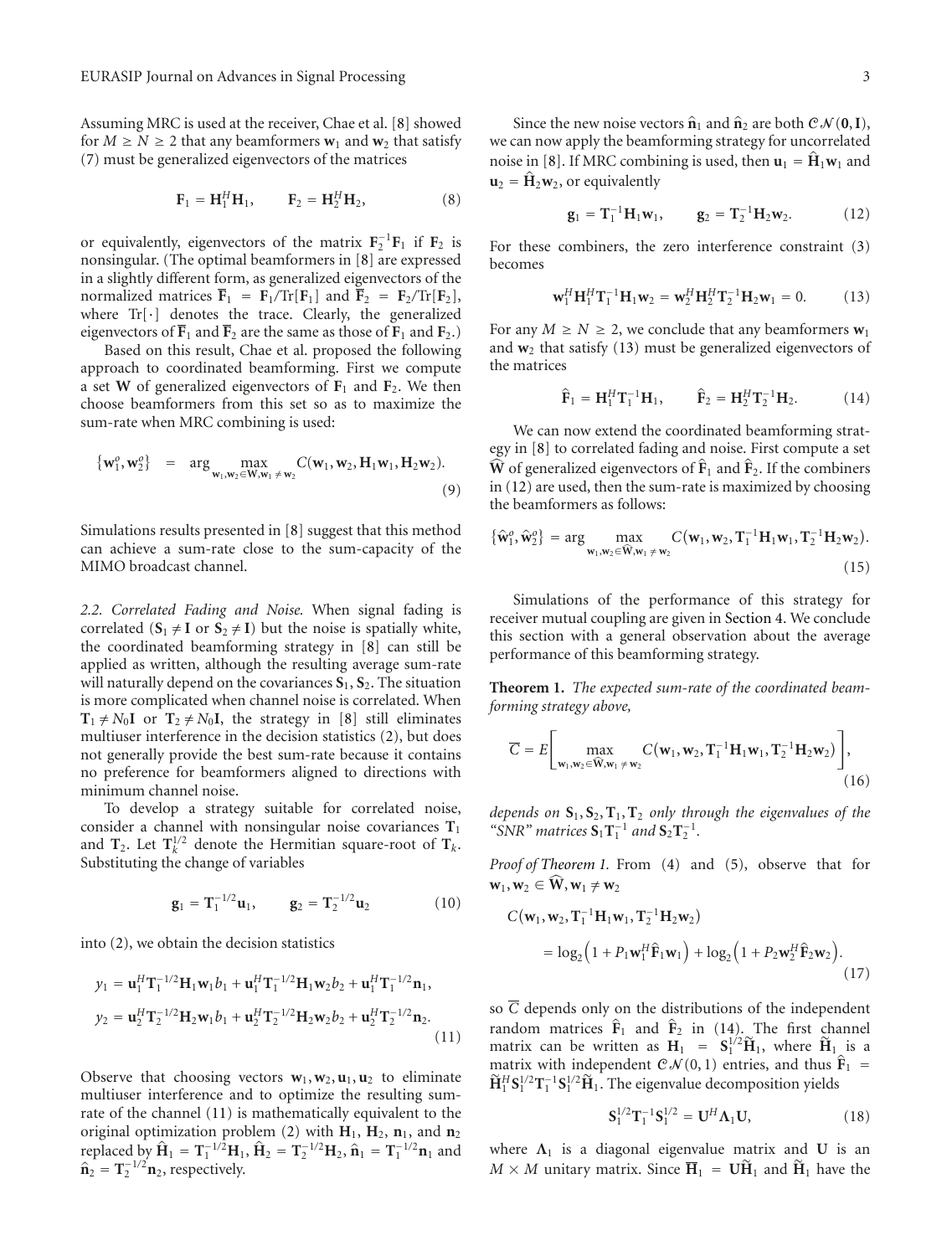same probability distribution, it follows that  $\hat{\mathbf{F}}_1 = \overline{\mathbf{H}}_1^H \mathbf{\Lambda}_1 \overline{\mathbf{H}}_1$ where  $\overline{\mathbf{H}}_1$  is a matrix with independent  $\mathcal{CN}(0, 1)$  entries. Since  $S_1^{1/2}T_1^{-1}S_1^{1/2}$  and  $S_1T_1^{-1}$  have the same eigenvalues, the distribution of **<sup>F</sup>**<sup>1</sup> thus depends only on the eigenvalues of  $S_1T_1^{-1}$ . Proceeding in the same way, we can show that the distribution of  $\hat{F}_2$  depends only on the eigenvalues of  $S_2T_2^{-1}$ , which completes the proof.

*2.3. Limited Feedback.* The coordinated beamforming scheme in Section 2.2 requires the matrices  $\hat{F}_1$  and  $\hat{F}_2$  to be fed back by the users to the base station. When feedback is limited, the base station's estimates of these matrices may be imprecise and the resulting performance degraded. In this paper, we also examine the impact of mutual coupling and noise correlation on the performance of coordinated beamforming with limited feedback. In particular, we consider a scenario in which no CSI is available at the base station but there exists a low-rate, error-free, zero-delay feedback link. In simulations and analyses, we adopt the simple limited feedback method proposed in [8], in which the entries of the normalized matrices

$$
\mathbf{G}_k = \frac{\hat{\mathbf{F}}_k}{\text{Tr}\left[\hat{\mathbf{F}}_k\right]}, \qquad k = 1, 2 \tag{19}
$$

are uniformly quantized and fed back to the transmitter. As shown in [8], these matrices are Hermitian, preserve the generalized eigenvectors, and the entries have welldefined ranges. For example, for *N* = 2 we have  $[G_k]_{11}$  ∈  $[0, 1]$ ,  $[G_k]_{22} = 1 - [G_k]_{11}$  and  $Re{[G_k]_{12}}$ , Im{ $[G_k]_{12}$ } ∈ [−0*.*5, 0*.*5]. To quantize all of the real scalars in these matrices using *Q* bits requires a total of  $(N^2 – 1)Q$  bits for each user.

When beamformers (15) are designed using quantized versions of the channel matrices  $H_1$  and  $H_2$ , the multiuser interference in the decision statistics (2) may not be completely canceled. As a consequence, to evaluate the performance of limited-feedback beamformers, we must replace the SNRs (5) in the sum-rate (4) with the signal-tointerference-and-noise ratios (SINRs)

$$
\gamma_k = \frac{P_k \left| \mathbf{g}_k^H \mathbf{H}_k \mathbf{w}_k \right|^2}{P_l \left| \mathbf{g}_k^H \mathbf{H}_k \mathbf{w}_l \right|^2 + \mathbf{g}_k^H \mathbf{T}_k \mathbf{g}_k},
$$
(20)

where  $l = 1$  if  $k = 2$  and  $l = 2$  when  $k = 1$ .

#### **3. Receiver Model**

We now present a model for a multi-antenna receiver with correlation and mutual coupling. The aim is to derive physical expressions for the correlation matrices  $S_1$ ,  $S_2$ ,  $T_1$ ,  $T_2$ introduced in Section 2.2. Since the mechanisms that lead to correlation in both receivers are similar, throughout this section we focus solely on receiver 1.

We consider the circuit model for an *M*-antenna receiver introduced in [14], which is illustrated in Figure 2. This model includes the impedances of the antenna array, matching network, front-end amplifiers and load, as well as the currents and voltages due to the signal and dominant noise sources. (For simplicity, the downstream noise in [14, (25)] is omitted, so  $r_d = 0$ .) We assume the system is narrowband, so that all impedances are constant over the system bandwidth and all signals can be expressed in complex baseband form.

*Antenna Array.* The antenna array can be represented as an *M*-port Thevenin equivalent circuit, as shown in Figure 2. The relationship between terminal voltages and currents is then described by an  $M \times M$  impedance matrix  $\mathbb{Z}_A$ , where  $[Z_A]_{mm}$  is the self-impedance of antenna *m*, and  $[Z_A]_{mn}$ is the mutual impedance between antennas *n* and *m*. For a uniform linear array of *M* thin dipoles, approximate formulas for these impedances are given in [15, (8–71)]. These impedances can also be estimated by numerical techniques (more on this in Section 4).

The antenna array converts the incident electromagnetic field into an open-circuit voltage **V***<sup>o</sup>* across the antenna terminals. Since this voltage contains both signal and noise components, it can be written as

$$
\mathbf{V}_o = \mathbf{H}_o \mathbf{x} + \mathbf{n}_o,\tag{21}
$$

where  $H_0$ **x** is the voltage induced by the transmitted signal **x** and **n***<sup>o</sup>* represents noise. We assume that the columns of **H***<sup>o</sup>* are independent,  $C\mathcal{N}(\mathbf{0}, \mathbf{S}_o)$  random vectors. For a uniform linear array, some authors [9–11] have modeled the opencircuit signal covariance by Clarke's model

$$
[\mathbf{S}_o]_{mn} = J_0 \bigg( \frac{2\pi d|m - n|}{\lambda} \bigg), \tag{22}
$$

where *d* is the interelement spacing,  $\lambda$  is the wavelength, and  $J_0$  is the zeroth-order Bessel function of the first kind. Simulations suggest that this model may not be accurate for small *d*, however, so we estimate this matrix numerically in Section 4.

For perfectly conducting antennas, **n***<sup>o</sup>* represents the voltage induced in the array by noise from the surrounding environment. As in [14], we consider here thermal noise from an isotropic distribution of black-body radiators with a uniform temperature  $T_0$ . In this case, the noise voltage is **n**<sub>*o*</sub> ∼  $\mathcal{C}\mathcal{N}(\mathbf{0}, \mathbf{T}_o)$ , where [14]

$$
\mathbf{T}_o = 2k_B T_0 B \Big( \mathbf{Z}_A + \mathbf{Z}_A^H \Big), \tag{23}
$$

 $k_B = 1.38 \times 10^{-23}$ *J/K* is Boltzmann's constant and *B* is the system bandwidth in Hz. In this paper, we take  $T_0 = 290$ K, the standard temperature. Note that, in the absence of mutual coupling, **Z***<sup>A</sup>* is diagonal and the noise is spatially white. When coupling is present, however, **Z***<sup>A</sup>* is no longer diagonal and the noise is correlated.

*Matching.* A matching network is often used to alter the antenna array impedance, usually in order to maximize the power transfer or minimize the noise factor of the amplifiers. This network is usually formed from passive, reactive elements so it is noiseless, lossless, and reciprocal. If **V**1, **I**1, **V**2, **I**<sup>2</sup> denote the voltages and currents at the network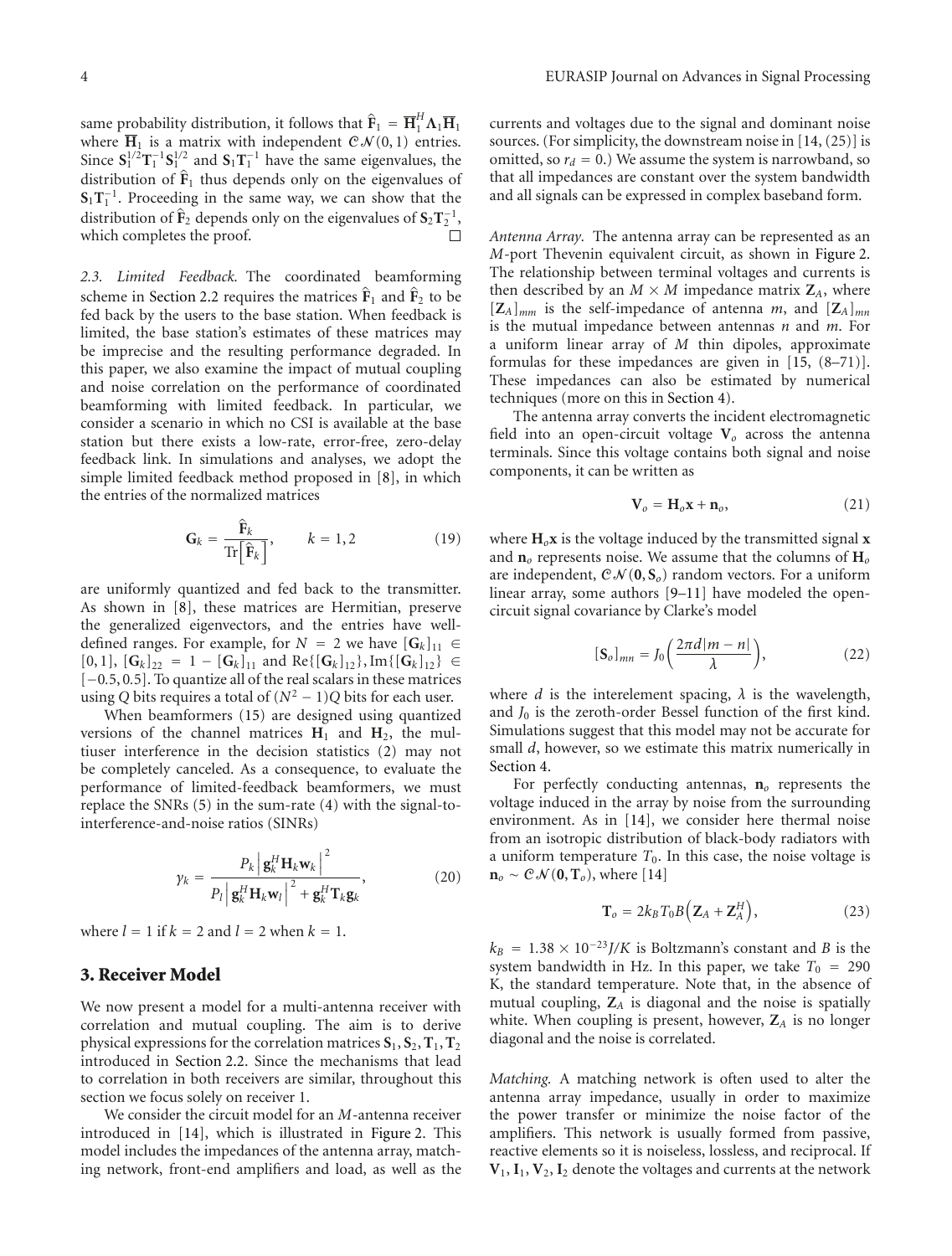

Figure 2: Circuit model of an *M*-antenna receiver with mutual coupling.

input and output, respectively, then the network is described by four  $M \times M$  impedance matrices:

$$
V_1 = Z_{11}I_1 + Z_{12}I_2,
$$
  
\n
$$
V_2 = Z_{21}I_1 + Z_{22}I_2.
$$
\n(24)

As shown in  $[16, (2.4)-(2.5)]$ , this network is lossless (i.e., dissipates no power) if the following conditions are satisfied:  $\mathbf{Z}_{11} = -\mathbf{Z}_{11}^H$ ,  $\mathbf{Z}_{12} = -\mathbf{Z}_{21}^H$ , and  $\mathbf{Z}_{22} = -\mathbf{Z}_{22}^H$ . The antennas and matching network together constitute a noisy linear network which can be represented as a Thevenin equivalent circuit with open-circuit voltage [16, page 13]

$$
\mathbf{V}'_o = \mathbf{M} \mathbf{V}_o, \qquad \mathbf{M} = \mathbf{Z}_{21} (\mathbf{Z}_{11} + \mathbf{Z}_A)^{-1}, \tag{25}
$$

and impedance

$$
Z'_A = Z_{22} - MZ_{12}.
$$
 (26)

These equations will be applied to some specific matching networks of interest in Section 4.

*Amplifiers.* The matching network is connected to the load through a bank of *M* identical, uncoupled amplifiers. Each amplifier can be modeled as a linear, noisy two-port network [14], as shown in Figure 2. The internal noise in amplifier *k* is represented by a random noise voltage *vak* ∼ CN (0, 4 $k_B T_0 B r_a$ ) and an independent noise current *i<sub>ak</sub>* ∼  $C\mathcal{N}(0, 4k_BT_0Bg_a)$ , where  $r_a$  and  $g_a$  are the *equivalent noise resistance* and *equivalent noise conductance*, respectively. The parameter  $z_{\text{cor}} = r_{\text{cor}} + jx_{\text{cor}}$  is called the *correlation impedance* and models the degree of correlation between the noise observed at the two ports of the amplifier. Note that the noise statistics of an amplifier are completely characterized by the parameters  $\{r_a, g_a, z_{\text{cor}}\}.$ 

When an isolated amplifier is connected to a source of impedance  $z_s = r_s + jx_s$ , the *noise factor* is defined as the total noise power observed at the output port divided by the noise power contributed by the source alone, which is given by [14]

$$
F = 1 + \frac{1}{r_s} \Big( r_a + g_a |z_s + z_{\text{cor}}|^2 \Big). \tag{27}
$$

The noise factor is a useful metric because it relates the input and output SNRs of the amplifier. In decibels, this relationship is given by  $SNR_{out}$  =  $SNR_{in}$  – NF, where  $NF = 10 \log_{10} F$  is the *noise figure*. It can be shown that the minimum value of *F* is

$$
F_{\min} = 1 + 2\left(g_a r_{\text{cor}} + \sqrt{g_a r_a + (g_a r_{\text{cor}})^2}\right),\tag{28}
$$

which is achieved when  $z_s = z_{opt}$  where

$$
z_{\rm opt} = \sqrt{r_a/g_a + r_{\rm cor}^2} - jx_{\rm cor}.\tag{29}
$$

*Load.* In Section 2, we denoted the input to the first user's combiner by  $\mathbf{r}_1$  in (1). In our model,  $\mathbf{r}_1$  is taken to be the voltage **V***<sup>L</sup>* observed across the load in Figure 2. We assume that the receiver chains after the amplifiers are uncoupled and each is electrically isolated from the receiver front-end, so each branch of the load can be modeled by an impedance *zL*.

With the assumptions above, the fading covariance in (1) was shown in [14] to be given by

$$
\mathbf{S}_1 = \mathbf{DCMS}_o \mathbf{M}^H \mathbf{C}^H \mathbf{D}^H \tag{30}
$$

where  $S$ <sup> $o$ </sup> is the open-circuit fading covariance (e.g., (22)),

$$
\mathbf{C} = z_{21} (\mathbf{Z}'_A + z_{11} \mathbf{I}_M)^{-1},
$$
  
\n
$$
\mathbf{D} = z_L [ (z_L + z_{22}) \mathbf{I}_M - z_{12} \mathbf{C} ]^{-1},
$$
\n(31)

 $\mathbf{I}_M$  is the  $M \times M$  identity matrix, and **M** and  $\mathbf{Z}'_A$  are defined in (25) and (26), respectively. Here **M** describes the impact of the matching network on the open-circuit fading covariance, and **DC** is obtained by using elementary circuit theory to map the fading covariance at the output of the matching network to the corresponding covariance at the load. The noise covariance was shown in [14, (25)] to be

$$
\mathbf{T}_1 = (\mathbf{DC}) \mathbf{T}_a (\mathbf{DC})^H, \tag{32}
$$

where

$$
\mathbf{T}_a = 4k_B T_0 B \left[ \frac{1}{2} \left( \mathbf{Z}_A' + \mathbf{Z'}_A^H \right) + r_a \mathbf{I}_M + g_a \left( \mathbf{Z}_A' + z_{\text{cor}} \mathbf{I}_M \right) \right. \times \left. \left( \mathbf{Z}_A' + z_{\text{cor}} \mathbf{I}_M \right)^H \right],\tag{33}
$$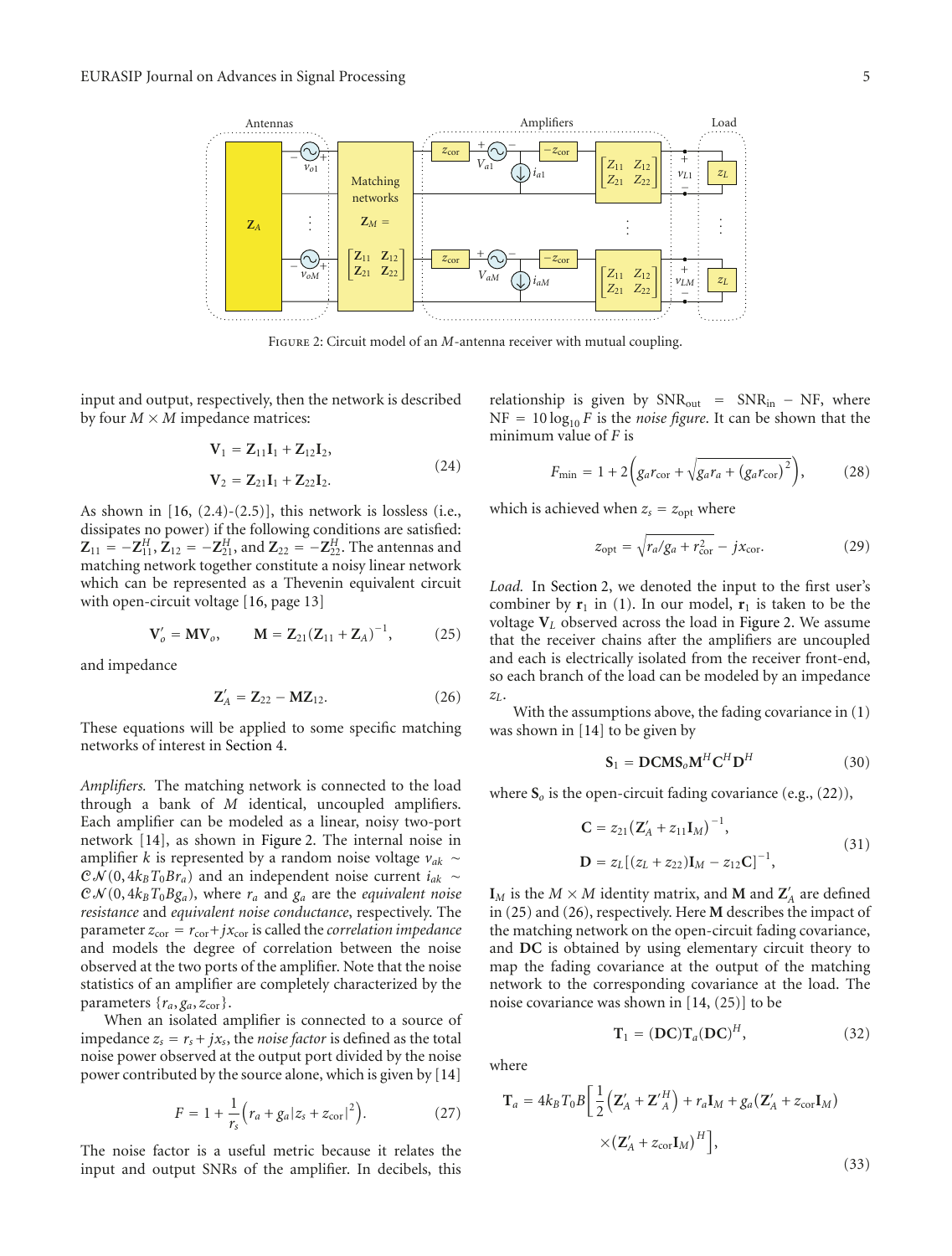$k_B$  is Boltzmann's constant,  $T_0$  is the noise temperature of the amplifier and surrounding noise (assumed equal), *B* is the bandwidth, and  $\{r_a, g_a, z_{\text{cor}}\}$  are the amplifier noise parameters. Intuitively, **T***<sup>a</sup>* represents the combined covariance of all noise sources, referred to the output of the matching network.

The covariance  $T_1$  and the analogous covariance  $T_2$  of receiver 2 are the inputs to the coordinated beamforming strategy proposed in Section 2.2. Note that this strategy in general depends on detailed aspects of the receiver design, such as the antenna impedances, matching networks, amplifier parameters, and surrounding noise environment. The performance of this strategy, however, can be expressed in a somewhat simpler form. From Theorem 1, we know that the average sum-rate performance of this system depends on **S**<sup>1</sup> and **T**<sup>1</sup> only through the eigenvalues of the SNR matrix **S**1**T**−<sup>1</sup> <sup>1</sup> . When **DC** is non singular, however, then

$$
S_1T_1^{-1} = (DC)MS_oM^H T_a^{-1} (DC)^{-1}.
$$
 (34)

Since  $S_1T_1^{-1}$  is related to  $MS_oM^HT_a^{-1}$  by a similarity transformation, they have the same eigenvalues. From Theorem 1, we can therefore take  $S_1 T_1^{-1} = MS_o M^H T_a^{-1}$  for the purposes of evaluating the average sum-rate performance.

## **4. Numerical Results**

In this section, we give numerical examples that illustrate how the coordinated beamforming strategy proposed in Section 2.2 performs when applied to mobiles with receiver correlation and mutual coupling, as modeled in Section 3. We consider a system with  $N = 2$  transmit antennas spaced far enough apart so as to be uncoupled and uncorrelated. We assume the transmitter allocates equal power to each user, so  $P_1 = P_2 = P/2$  where *P* is the total transmit power.

We assume the transmitter sends data to two users with identical receivers. Each receiver employs a uniform linear array of  $M = 2$  or 4 half-wavelength dipoles with interelement spacing *d*. Each dipole has radius 10−3*λ*, where *λ* is the signal wavelength.

The open-circuit fading covariance **S***<sup>o</sup>* was computed as follows. Let  $g_m(\phi)$  denote the open-circuit voltage induced in the *m*-th receive antenna by a vertically-polarized, unitpower plane wave with angle-of-arrival *φ* due to a scatterer located in the antenna far-field. If the received signal consists of a superposition of a large number of plane waves with random phases, which are uniformly distributed in azimuth *φ*, then the signal is approximately Gaussian with mean zero and covariance [13, 14]

$$
[\mathbf{S}_o]_{mn} = \frac{1}{2\pi} \int_0^{2\pi} g_m(\phi) g_n^*(\phi) e^{j2\pi (d/\lambda)(m-n)\cos\phi} d\phi. \tag{35}
$$

For omnidirectional antennas  $(g_m(\phi) = 1)$ , this expression reduces to Clarke's model (22). While infinitesimally thin dipoles are often well modeled as omnidirectional, finitediameter dipoles in an array are not. We therefore calculated the functions *gm*(*φ*) using the *Numerical Electromagnetics Code* (NEC) [17], a program based on the method of

moments. NEC was also used to estimate the antenna impedance  $\mathbb{Z}_A$ , which should be more accurate than the thin dipole approximations in [15].

We consider the Maxim 2642 SiGe low-noise amplifier [18], which is designed for use in the cellular band. In highgain mode with  $R_{bias}$  = 510  $\Omega$  and  $f$  = 900 MHz, its impedance matrix and noise parameters are given by

$$
\begin{bmatrix} z_{11} & z_{12} \ z_{21} & z_{22} \end{bmatrix} = \begin{bmatrix} 35.7\angle -82.0^{\circ} & 2.74\angle 91.8^{\circ} \\ 325\angle -119^{\circ} & 46.1\angle -23.3^{\circ} \end{bmatrix} \Omega, \qquad (36)
$$

$$
r_a = 9.45 \Omega
$$
,  $g_a = 3.24 \text{ mS}$ ,  $z_{\text{cor}} = 35.3 \angle -114^{\circ} \Omega$ . (37)

To maximize power transfer from the amplifiers to the load, we assume the load is conjugate matched to the amplifier output impedance, so  $z_L = z_{22}^*$ .

We consider two matching networks that have been discussed in the literature [12, 13]. In *optimal multiport matching* for minimum noise factor, the network  $\mathbb{Z}_M$  in (26) is chosen so that  $Z'_A = z_{opt}I_M$ , where  $z_{opt}$  is the source impedance (29) that minimizes the amplifier noise factor. It is easily verified that a lossless reciprocal network that implements this match is

$$
\mathbf{Z}_{M}^{m} = j \begin{bmatrix} -\mathbf{X}_{A} & -\sqrt{r_{\text{opt}}}\mathbf{R}_{A}^{1/2} \\ -\sqrt{r_{\text{opt}}}\mathbf{R}_{A}^{1/2} & x_{\text{opt}}\mathbf{I}_{M} \end{bmatrix}, \quad (38)
$$

where  $X_A = \text{Im}\{Z_A\}$ ,  $r_{\text{opt}} = \text{Re}\{z_{\text{opt}}\}$ ,  $x_{\text{opt}} = \text{Im}\{z_{\text{opt}}\}$ , and  **From (32) and (33), we see that this** matching network effectively uncouples the antennas, and so the noise covariance in (33) reduces to spatially white noise,  $T_a = N_0 I$ , where  $N_0 = 4k_B T_0 BF_{\text{min}}r_{\text{opt}}$ .

The optimal multiport match can be difficult to realize in practice. We therefore also consider a simpler, suboptimal type of matching, called self-matching [12, 14], in which a two-port matching network is connected to each single dipole that achieves the minimum noise figure for that antenna in isolation. A reciprocal and passive network that implements this match is

$$
\mathbf{Z}_{M}^{\mathrm{s}} = j \begin{bmatrix} -\mathbf{X}_{\mathrm{AS}} & -\sqrt{r_{\mathrm{opt}}}\mathbf{R}_{\mathrm{AS}}^{1/2} \\ -\sqrt{r_{\mathrm{opt}}}\mathbf{R}_{\mathrm{AS}}^{1/2} & x_{\mathrm{opt}}\mathbf{I}_{M} \end{bmatrix},\tag{39}
$$

where  $\mathbf{Z}_{AS} = \text{diag}(\mathbf{Z}_A)$ ,  $\mathbf{R}_{AS} = \text{Re}\{\mathbf{Z}_{AS}\}$ , and  $\mathbf{X}_{AS} = \text{Im}\{\mathbf{Z}_{AS}\}$ . Here diag( $\cdot$ ) retains only the diagonal entries of the matrix.

In Figure 3, we plot the expected sum-rate (4) versus SNR of coordinated beamforming systems for *M* = 2 receive antennas spaced  $d = 0.1\lambda$  apart. When optimal multiport matching (38) is used, the noise covariances **T**<sup>1</sup> and **T**<sup>2</sup> are spatially white and the coordinated beamforming algorithm for uncorrelated noise (CB-U) in Section 2.1 can be applied. When perfect CSI is available (CSIT), this algorithm yields the largest sum-rate in Figure 3 for all SNRs. In fact, the sum-rate of this highly coupled system is slightly better than the performance obtained for i.i.d. fading and noise in [8]. Although it may appear surprising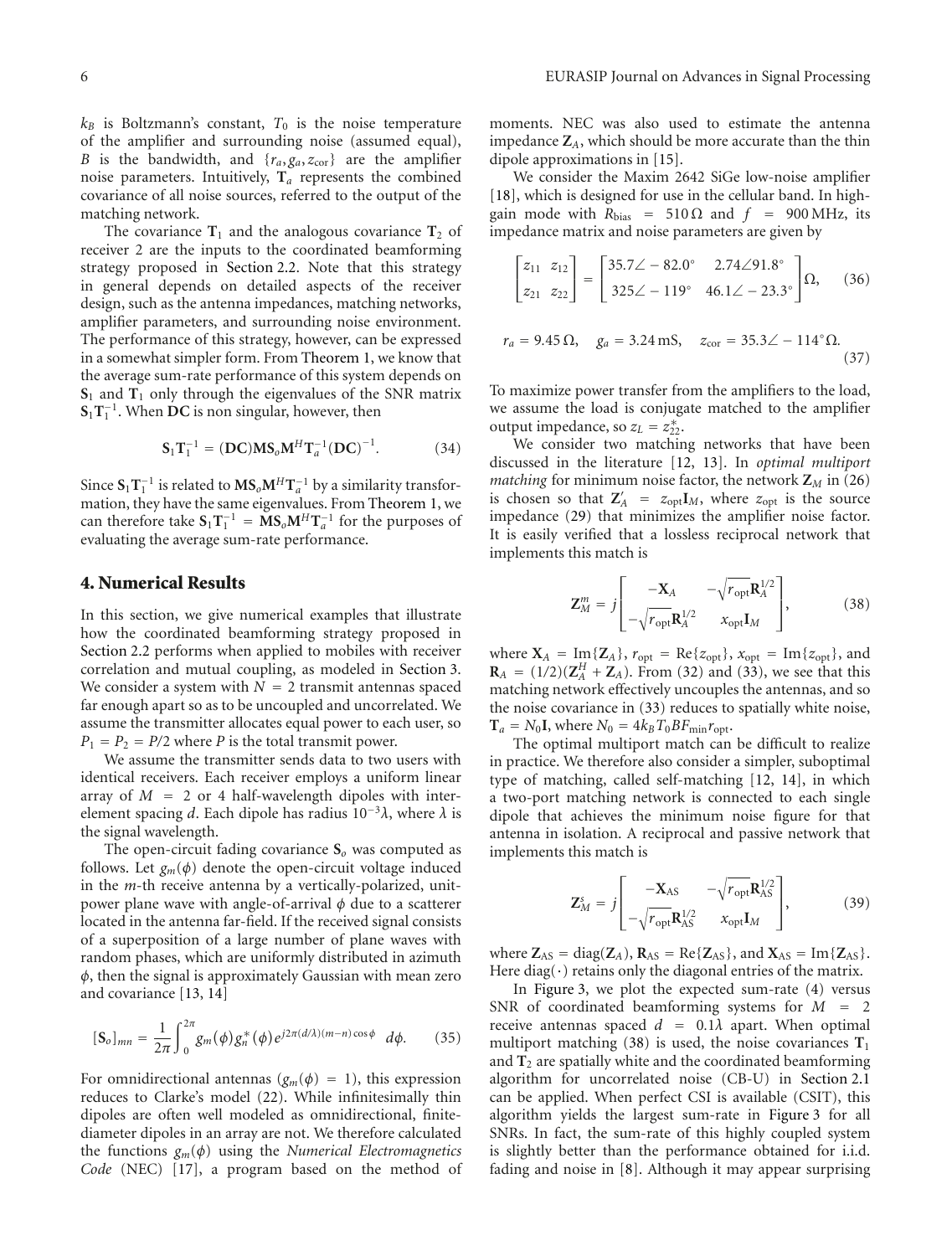

FIGURE 3: Sum-rate versus SNR with  $N = M = 2$  and  $d = 0.1\lambda$ .

that a highly coupled system can actually perform slightly better than i.i.d. fading and noise, similar results have been reported for MIMO capacity [19] and receive diversity [14]. (Wallace and Jensen [19] suggested the explanation that closely-spaced antennas can actually collect more power than widely separated ones because part of the power scattered by each receive antenna can be recaptured by the adjacent antenna, especially when appropriate matching is implemented.) Using the simpler but suboptimal self-match (39) with CB-U leads to a performance loss of roughly 3.6 dB at high SNRs, due to the presence of correlated noise in the receivers. If we compensate for the correlation by applying the new coordinated beamforming algorithm for correlated noise (CB-C) in Section 2.2, the loss is reduced to about 1.8 dB. When self-matching is used, note that both algorithms enforce zero multiuser interference at the receivers; however, CB-C also exploits the noise correlation present in coupled receivers to further improve performance.

Figure 3 also shows the expected sum-rate of these four systems with limited feedback (LF) with *Q* = 2 bits (black lines) or *Q* = 4 bits (red lines), as described in Section 2.3. Again we see that CB-U with multiport matching provides the best performance and is slightly better than the performance obtained for i.i.d. fading and noise in [8]. The performance loss entailed by using self-matching with CB-U is in the range 3.6–8.0 dB for *Q* = 2 and 3.6–5.0 dB for  $Q = 4$ . If the new algorithm CB-C is used with selfmatching, however, these losses are reduced to 0.8–1.8 dB for  $Q = 2$  and 1.0–1.8 dB for  $Q = 4$ . For SNRs in the range 0– 5 dB, note that all of the limited feedback curves are close to the corresponding full CSI curves, so  $Q = 2$  could be used with little loss of performance. The limited feedback systems with *Q* = 4 perform close to full CSI systems for SNRs up to 15 dB. For higher SNRs, a large gap opens up between the performance of the new algorithm with full CSI



FIGURE 4: Sum-rate for multiport matching versus SNR with  $N = 2$ ,  $M = 2$  or 4 and  $d = 0.2\lambda$ .



FIGURE 5: Sum-rate versus antenna spacing with  $N = 2$ ,  $M = 4$  and *Q* = 6*.*

and the limited feedback versions, which might be mitigated by choosing a larger *Q*.

The advantages of larger arrays are illustrated in Figure 4, which plots the expected sum-rate of CB-C (or CB-U) with multiport matching for  $M = 2$  and 4 receive antennas, spaced 0*.*2*λ* apart, and different feedback scenarios. For full CSI, the larger array improves the sum-rate by a consistent 4*.*7 dB relative to the *M* = 2 case. For limited feedback scenarios, however, the improvement decreases as SNR increases, particularly for small *Q*.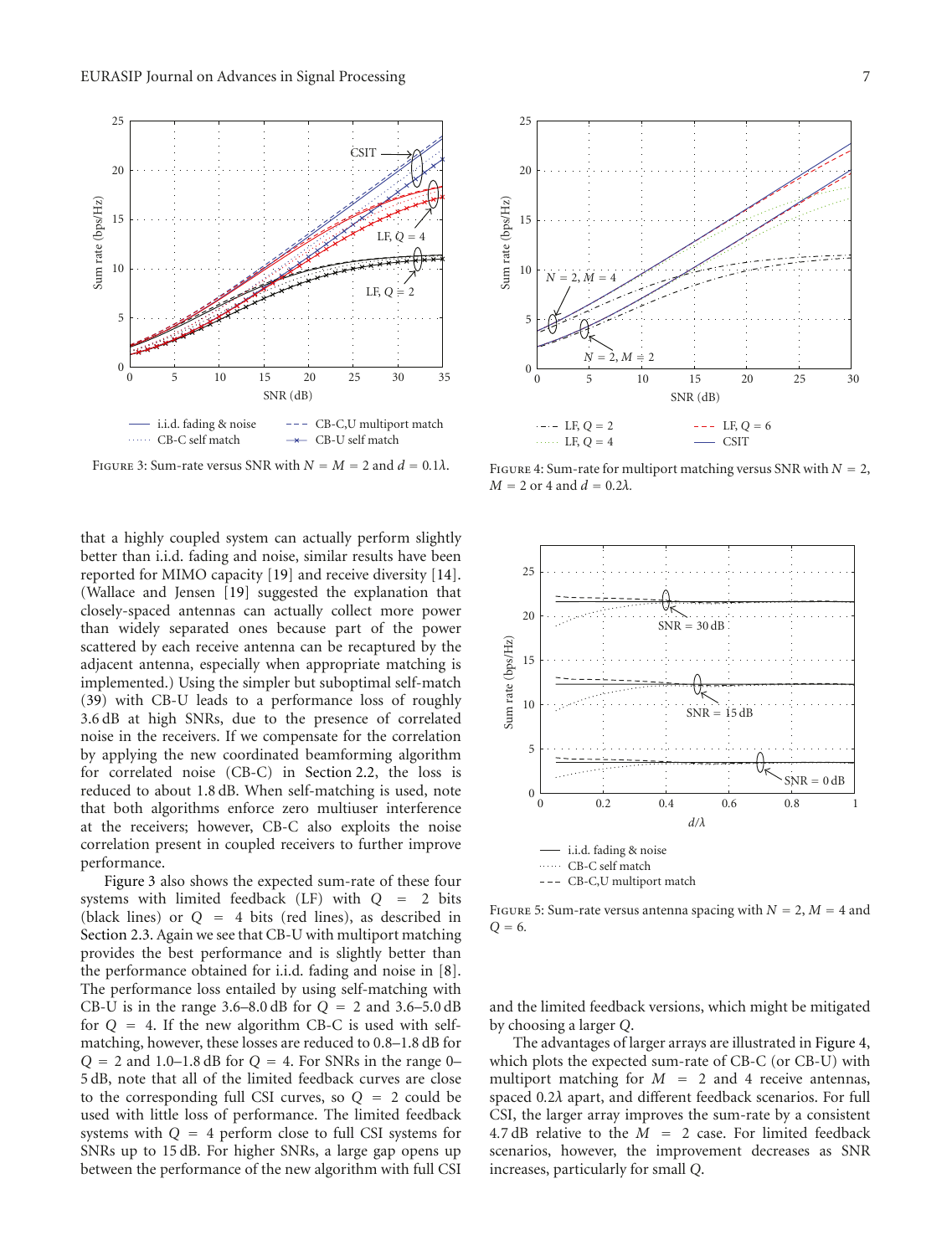



Figure 6: Outage probability versus normalized SNR with *N* =  $M = 2$  and  $d = 0.1\lambda$ .

FIGURE 7: Diversity gain versus antenna spacing with  $N = M = 2$ and *Q* = 4 for different noise sources.

We now consider the impact of receive antenna spacing on the expected sum-rate. Figure 5 plots the expected sumrate of the proposed beamforming system for  $M = 2$ , limited feedback  $Q = 6$ , and three different SNRs ( $P/N_0 =$ 0 dB, 15 dB, and 30 dB). Also shown for comparison is the performance of an i.i.d. system with the same SNRs. Note that multiport matching can achieve performance close to the i.i.d. case even in the presence of strong coupling, whereas performance with self-matching tends to degrade for *d <*  $0.4\lambda$ .

Another performance metric of interest in coordinated beamforming is the outage probability

$$
P_k^{\text{out}}(\tau) = \Pr\{\gamma_k < \tau\},\tag{40}
$$

where  $\tau$  is a nonnegative threshold and  $\gamma_k$  is defined by (5) for full CSI systems and by (20) for limited feedback. Since no closed-form formulas exist for the outage probability of coordinated beamforming systems, we will estimate it by Monte Carlo methods.

The outage probabilities versus normalized SNR are shown in Figure 6 for coordinated beamforming systems with  $M = 2$  antennas spaced  $d = 0.1\lambda$  apart. Also shown for comparison are results for a single-user MIMO MRC system with mutual coupling (black lines) from [20]. Here normalized SNR means that  $P_k^{\text{out}}(\tau)$  is plotted versus

$$
\overline{\tau}_k = \frac{\tau}{P_k/N_0} = \frac{\tau}{P/2N_0},\tag{41}
$$

where  $P_k/N_0$  is the average SNR of user  $k$  with zero multiuser interference. For perfect CSI (blue lines), we see that CB-U (and CB-C) with multiport matching yields the best outage of all the coordinated beamforming systems considered, and at 1% outage is about 3.7 dB away from the performance of a single-user MIMO MRC system with mutual coupling (black lines). For self-matching, CB-U suffers a loss of about 5 dB relative to multiport matching at 1% outage. If the new algorithm CB-C is used with self-matching, this loss is reduced to 2.3 dB. Figure 6 also plots the outage of limited feedback systems with *Q* = 2 bits (red and brown lines). At 1% outage, the new algorithm CB-C with self-matching performs within 1.7 dB of CB-U with multiport matching for  $P/N_0$  = 10 dB, and within 0.7 dB for  $P/N_0$  = 25 dB. However the algorithm CB-U with self match suffers about 5 dB loss for both SNRs at the same outage level. Note that LF systems perform poorly for high SNRs because multiuser interference is not completely canceled and the performance becomes interference limited since

$$
\frac{\gamma_k}{P/2N_0} = \frac{\left|\mathbf{g}_k^H \mathbf{H}_k \mathbf{w}_k\right|^2}{P/2N_0 \left|\mathbf{g}_k^H \mathbf{H}_k \mathbf{w}_l\right|^2 + (1/N_0)\mathbf{g}_k^H \mathbf{T}_k \mathbf{g}_k}.
$$
(42)

Further insights can be gained by examining the effect of different noise sources on the diversity gain, which is defined as the difference in SNR between the *M* = 2 and  $M = 1$  outage curves at a fixed outage probability. Figure 7 shows the diversity gain of CB-C at 1% outage versus antenna spacing  $d/\lambda$  for  $M = 2$ , limited feedback  $Q = 4$ , and different types of noise and matching conditions. Note that the diversity gain of CB-C with self-matching decreases as *d/λ* decreases in a way that depends on which source of noise is dominant. When antenna noise is dominant (e.g.,  $r_a = g_a = 0$ ), the performance of CB-C with self-matching is exactly the same as multiport matching. On the other hand, when amplifier noise dominates (e.g.,  $T<sub>o</sub> = 0$ ) then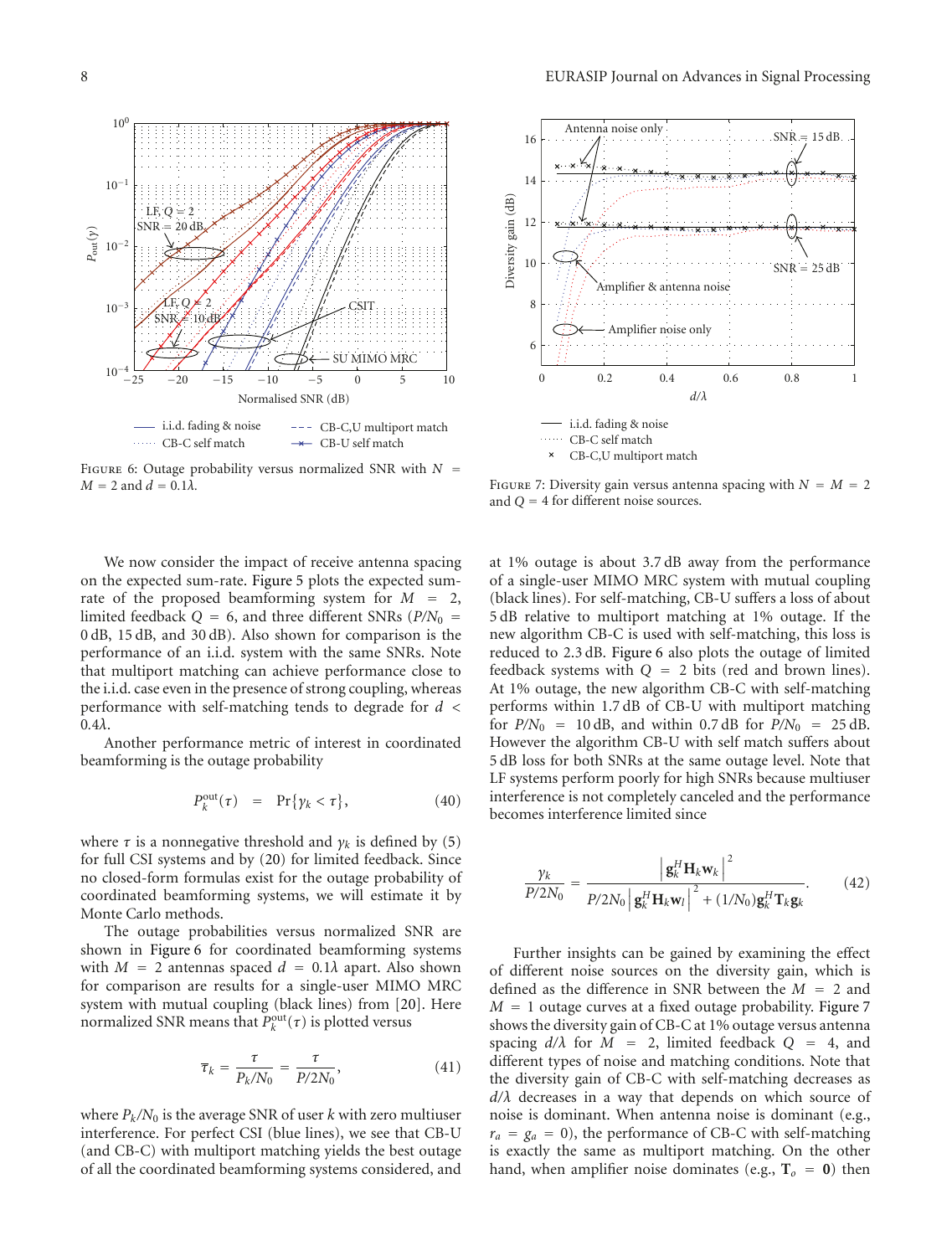the diversity gain tends to deteriorate rapidly as *d/λ* decreases below 0*.*2. This can be explained by observing that antenna noise and the signal enter the receiver at the same point, so that all subsequent impedances transform the signal and noise in the same way, and so do not affect performance. Amplifier noise is more of a problem because noise at the input terminal of amplifier 1 can be transferred via mutual coupling to antenna 2 and become amplified by amplifier 2. Finally, observe that CB-C (or CB-U) with multiport matching can achieve a diversity gain close to the i.i.d. case even when the receive antennas are strongly coupled, regardless of what type of noise dominates. For large *d*, note that the antennas become less coupled and the performance of both matching networks converges to the i.i.d. case for each type of noise.

The results above suggest that the performance benefits of coordinated beamforming extend to MIMO broadcast channels with strong correlation and mutual coupling at the receiver. All of the information needed by the transmitter about the noise environment, antennas, matching networks and amplifiers at receiver *k* can be lumped into a single matrix  $\hat{\mathbf{F}}_k$ , which is fed back as CSI to the transmitter. Simulations suggest that limited feedback methods can often attain performance comparable to full CSI, although the amount of feedback depends in an essential way on the SNR. Simulations further show that multiport matching is often significantly better than self-matching, particularly in strongly coupled systems. When multiport matching is used, coordinated beamforming can provide performance close to the i.i.d. case even when the receive antennas are spaced as close as  $0.2\lambda - 0.4\lambda$  apart.

## **5. Conclusion**

We investigated the effect of receiver correlation, mutual coupling, matching networks, and correlated noise sources on coordinated beamforming systems. We presented a new coordinated beamforming technique for two receivers appropriate for MIMO broadcast channels with signal and noise correlation at the receiver. The best sum-rate and outage performance is attained when optimal multiport matching is used with the CB-U algorithm in [8]. Since multiport matching is difficult to achieve in practice, we also considered the performance of suboptimal self-matching. Numerical results suggest that the proposed CB-C algorithm can significantly outperform CB-U in coupled systems with self-matching. These results also suggest that performance depends on which noise sources are dominant. We conclude that, even in the presence of strong coupling, most of the benefits of coordinated beamforming can be preserved by using appropriate matching networks and linear beamforming. Moreover, these benefits can be achieved even when feedback is limited.

## **Acknowledgment**

This material is based upon work supported by the National Science Foundation under Grant CCF-0728803.

### **References**

- [1] G. J. Foschini and M. J. Gans, "On limits of wireless communications in a fading environment when using multiple antennas," *Wireless Personal Communications*, vol. 6, no. 3, pp. 311–335, 1998.
- [2] L.-U. Choi and R. D. Murch, "A transmit preprocessing technique for multiuser MIMO systems using a decomposition approach," *IEEE Transactions on Wireless Communications*, vol. 3, no. 1, pp. 20–24, 2004.
- [3] C. B. Peel, B. M. Hochwald, and A. L. Swindlehurst, "A vector-perturbation technique for near capacity multiantenna multiuser communication—part I: channel inversion and regularization," *IEEE Transactions on Communications*, vol. 53, no. 1, pp. 195–202, 2005.
- [4] T. Yoo and A. Goldsmith, "On the optimality of multiantenna broadcast scheduling using zero-forcing beamforming," *IEEE Journal on Selected Areas in Communications*, vol. 24, no. 3, pp. 528–541, 2006.
- [5] K.-K. Wong, "Maximizing the sum-rate and minimizing the sum-power of a broadcast 2-user 2-input multiple-output antenna system using a generalized zeroforcing approach," *IEEE Transactions on Wireless Communications*, vol. 5, no. 12, pp. 3406–3412, 2006.
- [6] D. J. Love and R. W. Heath Jr., "Limited feedback diversity techniques for correlated channels," *IEEE Transactions on Vehicular Technology*, vol. 55, no. 2, pp. 718–722, 2006.
- [7] P. Xia and G. B. Giannakis, "Design and analysis of transmitbeamforming based on limited-rate feedback," *IEEE Transactions on Signal Processing*, vol. 54, no. 5, pp. 1853–1863, 2006.
- [8] C.-B. Chae, D. Mazzarese, N. Jindal, and R. W. Heath Jr., "Coordinated beamforming with limited feedback in the MIMO broadcast channel," *IEEE Journal on Selected Areas in Communications*, vol. 26, no. 8, pp. 1505–1515, 2008.
- [9] T. Svantesson and A. Ranheim, "Mutual coupling effects on the capacity of multielement antenna systems," in *Proceedings of the IEEE International Conference on Acoustics, Speech, and Signal Processing (ICASSP '01)*, vol. 4, pp. 2485–2488, Salt Lake City, Utah, USA, May 2001.
- [10] R. Janaswamy, "Effect of element mutual coupling on the capacity of fixed length linear arrays," *IEEE Antennas and Wireless Propagation Letters*, vol. 1, no. 1, pp. 157–160, 2002.
- [11] B. Clerckx, D. Vanhoenacker-Janvier, C. Oestges, and L. Vandendorpe, "Mutual coupling effects on the channel capacity and the space-time processing of MIMO communication systems," in *Proceedings of the IEEE International Conference on Communications (ICC '03)*, vol. 4, pp. 2638–2642, Anchorage, Alaska, USA, May 2003.
- [12] B. K. Lau, J. B. Andersen, G. Kristensson, and A. F. Molisch, "Impact of matching network on bandwidth of compact antenna arrays," *IEEE Transactions on Antennas and Propagation*, vol. 54, no. 11, pp. 3225–3238, 2006.
- [13] M. L. Morris and M. A. Jensen, "Improved network analysis of coupled antenna diversity performance," *IEEE Transactions on Wireless Communications*, vol. 4, no. 4, pp. 1928–1934, 2005.
- [14] C. P. Domizioli, B. L. Hughes, K. G. Gard, and G. Lazzi, "Receive diversity revisited: correlation, coupling and noise," in *Proceedings of the IEEE Global Telecommunications Conference (GLOBECOM '07)*, pp. 3601–3606, Washington, DC, USA, November 2007.
- [15] C. B. Balanis, *Antenna Theory: Analysis and Design*, John Wiley & Sons, New York, NY, USA, 3rd edition, 2005.
- [16] H. A. Haus and R. B. Adler, *Circuit Theory of Linear Noisy Networks*, John Wiley & Sons, New York, NY, USA, 1959.